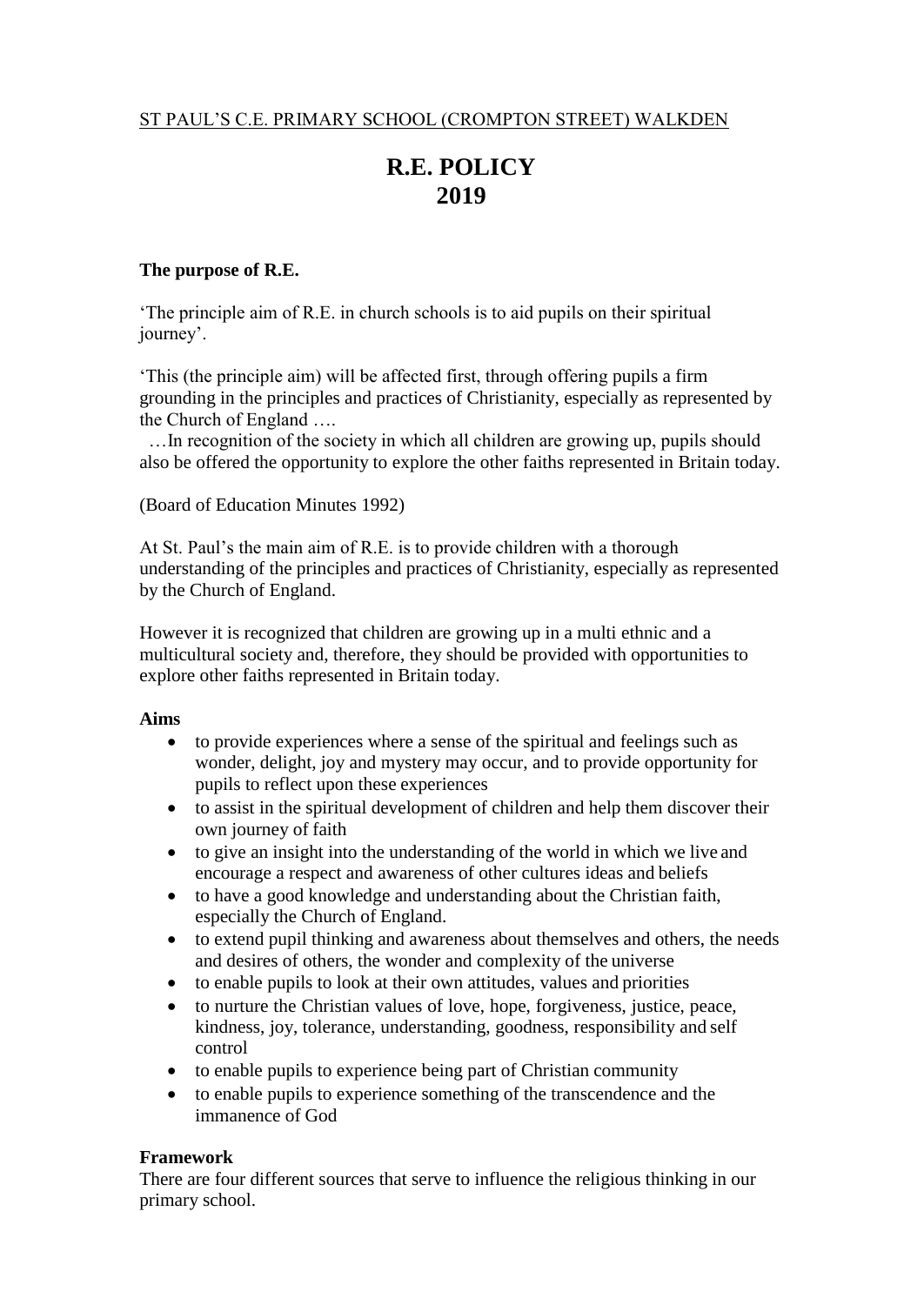- 1. School collective worship
- 2. The church and parish
- 3. R.E scheme of work
- 4. Underlying school philosophy

# School Assemblies

These are times of 'coming together' of the whole school. The SEAL programme is a whole school approach, which utilises both collective worship and class times to explore the themes in further detail. The school uses a three year programme for collective worship. A different theme is chosen for each half term with suggested subjects for each of the week's assemblies. Every class in turn takes responsibility for a Friday 'class assembly', which is linked to areas of the curriculum. Year 6 children also lead on our Celebration assembly on a Monday morning. (Further details are in the collective worship file.)

The religious aspect of our assembly is only a part. The remainder consists of news of the children, staff, community and nation, discussions about forth coming school events, sports reports, distribution of certificates and awards, children's various endeavors, curricular achievements of the children.

# Links with the church and parish

An important link with our parish church is a weekly visit maintained by our parish clergy. Each Tuesday a member of the clergy speaks to the children in assembly. The clergy also participate in R.E. lessons, talking about their role and the role of the church. Members of the parish contribute the work of the school by praying, supporting events in school, helping in the classrooms going on school trips and sharing their skills and expertise with the school. The school visits the church as part of their curriculum work and also uses the church for special occasions. The school regularly contributes to displays in the church.

# R.E. Scheme of work

The school has its own scheme of work, in line with the Blackburn Diocese scheme and this is supported by the "Understanding Christianity" materials and resources. These cover the areas of the Bible, Jesus, the Church, Christian Festivals and Christian Living. The school also covers world faiths.

# Underlying School Philosophy

Possibly one of the most significant and therefore most important influences on our children, is that exerted on them by the very relationships and attitudes that the experience incidentally every day at school.

The philosophy or ethos of the school embraces those intangible areas of school life taken for granted and include:

- the quality of relationships between staff, children, non teaching staff, parents, church clergy and various external agencies
- the mutual respect and trust that is implicit between the various sections of our community
- the 'open door' policy for parents to come into school to discuss problems etc.
- our 'whole school' approach to all aspects of school life, to behaviour and expectations, where all staff share a corporate responsibility for all children.
- the importance of prayer